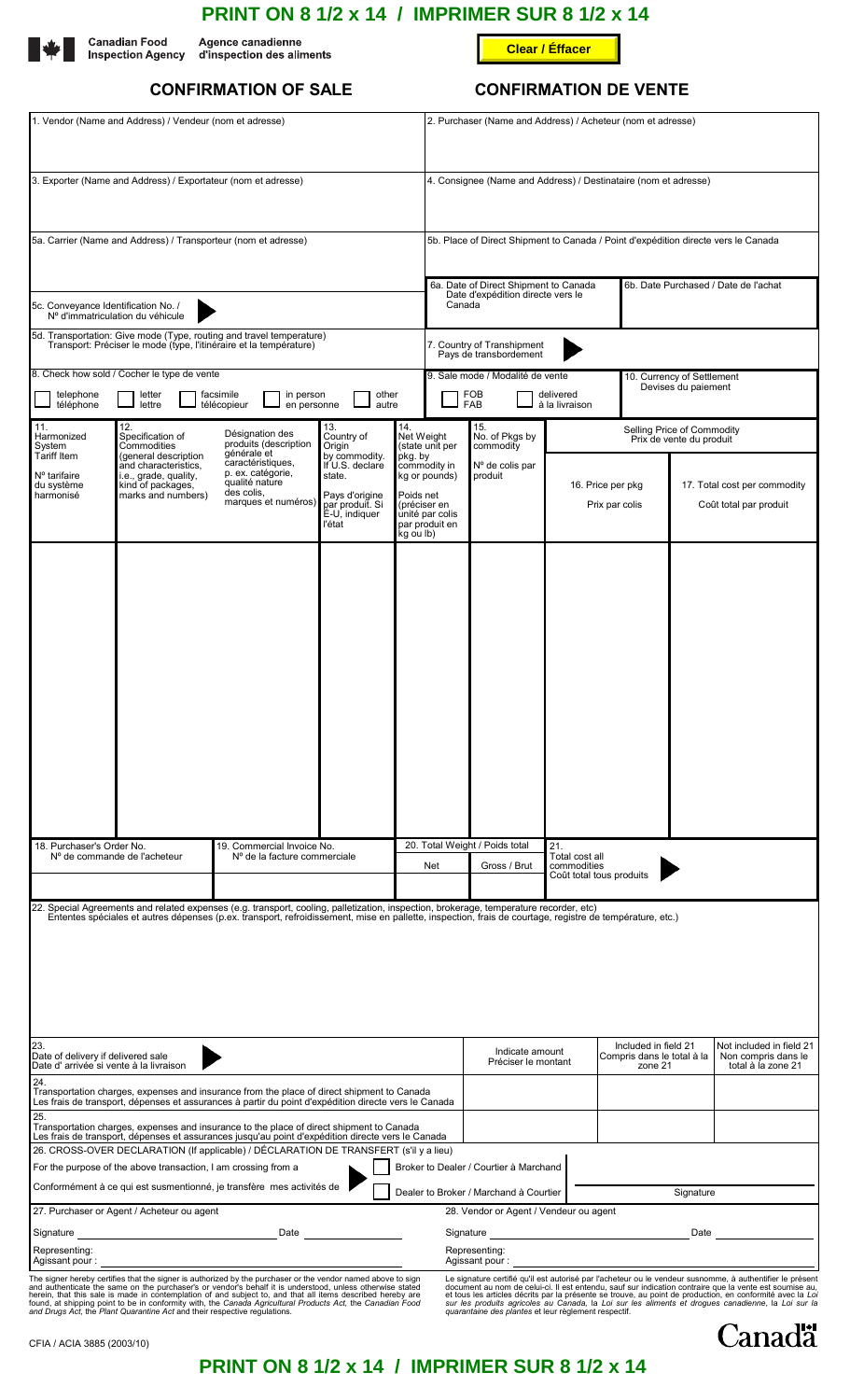# **RESPECTIVE REGULATIONS**

• **THE LICENSING AND ARBITRATION REGULATIONS OF THE CANADA AGRICULTURAL PRODUCTS ACT**

• **THE FOOD AND DRUG REGULATIONS OF THE FOOD AND DRUGS ACT** • **THE PLANT QUARANTINE REGULATIONS OF THE PLANT QUARANTINE ACT**

# **STANDARD RULES AND DEFINITIONS OF TRADE TERMS FOR THE FRESH FRUIT AND VEGETABLE INDUSTRY**

**PREAMBLE.** Nothing in these rules shall be construed to limit or affect existing agreements or contracts, setting forth terms and conditions of sale, or to preclude future agreements or contracts containing terms of sale

**No. 1** "Under Billing" shall be deemed to mean that the goods shall be under billing by the transportation company in time to be picked up by a transportation facility scheduled to move that like first pick up point on th

**No. 2** "Today's Shipment" shall mean that the goods referred to shall be under billing by the transportation company the day the order is given.

No. 3 The term "Tomorrow's Shipment" or "Immediate Shipment" shall be deemed to mean that the<br>shipment referred to shall be under billing by the transportation company not more than 24 hours later<br>than allowed under "Today

No. 4 The term "Quick Shipment" shall be deemed to mean that the conditions of the offer, order, or<br>confirmation will be met if the shipment is under billing by the transportation company not more than 48<br>hours later than

No. 5 The term "Prompt Shipment" shall be deemed to mean that the conditions of the offer, order, or<br>confirmation will be met if the shipment is under billing by the transportation company not more than 72<br>hours later than

**No. 6** The term "Shipment first part of week" or "Early part of week" shall be deemed to mean that the produce referred to shall be under billing by the transportation company Monday or Tuesday of the week specified.

**No. 7** The term "Shipment middle of week" shall be deemed to mean that the produce referred to shall be under billing by the transportation company Wednesday or Thursday of the week specified.

**No. 8** The term "Shipment last of week" or "latter part of week" shall be deemed to mean that the produce referred to shall be under billing by the transportation company Friday or Saturday of the week specified.

**No. 9** The provisions "Shipment as soon as possible" or "as soon as carrier can be secured" shall be deemed to mean that the shipper is uncertain as to when the shipment can be made but expects to make<br>it within a reasona

**No. 10** The term "F.O.B." (for example F.O.B. Simcoe, Ontario or even F.O.B Ontario) shall be deemed to mean that the commodity quoted or sold is to be placed free on board diarsport at shipping point, in such suitable sh

No. 11 "Suitable shipping condition" in relation to direct shipments shall be deemed to mean that the<br>commodity, at time of billing, shall be in a condition which, when shipment is handled under normal<br>transportation servi

No. 12 "Suitable shipping condition" in connection with reconsigned or rolling cars shall be deemed to<br>mean that the commodity, at time of sale, shall meet the requirements of the definitions of this phrase<br>provided for ap

**No. 13** The term "F.O.B. Acceptance" shall be deemed to mean the same as F.O.B. except that the buyer<br>assumes full responsibility for the goods at shipping point, and has no right of rejection on arrival nor has<br>he any re not rejected.

**No. 14** The term "F.O.B. Acceptance Final" shall be deemed to mean that the buyer accepts the commodity F.O.B. transport at shipping point without recourse.

**No. 15** The term "F.O.B. Subject Inspection and Acceptance Arrival" shall be deemed to mean that the control commodity quoted or sold is to be placed by the seller free on board at shipping point, the cost of transportati

No. 16 The term "F.O.B. Sale at Delivered Price" shall be deemed to mean the same as F.O.B. except<br>that transportation charges from shipping point to destination shall be borne by the seller, that is, the sale<br>is F.O.B. as

No. 17 The term "F.A.S. Ship" shall be deemed to mean that the commodity bought or sold is to be<br>delivered free along side the ship in accordance with the terms of the contract and that the buyer assumes<br>all responsibility

**No. 18** The term "Delivered" or "Delivered Sale" shall be deemed to mean that the commodity quoted or<br>sold is to be delivered by the seller on board transport, or on dock if delivered by ship at the market in<br>which the bu

**No. 19** The terms "In transit", "Roller" and "Rolling Car" shall be deemed to mean that the commodity<br>point prior to has been in possession of the transportation company and under movement from shipping<br>point prior to the

**No. 20** The terms "Tramp Car" or "Tramp Car Sale" shall mean that the commodity has left the shipping point under a bill of lading issued prior to the day on which the quotation is made and has moved or is moving over a r

No. 21 The term "Track Sale" or "Sale on Track" shall be deemed to mean that when a commodity is sold<br>on track after arrival at destination, the buyer shall be considered to have waived any right to reject the<br>commodity so

to obtain the goods from the carrier. The foregoing shall not be construed as depriving the buyer of a right<br>to reparation when the unloading of the car shall demonstrate that a part of the lading which was not<br>accessible

**No. 22** The abbreviations "C.A.F.", "C.A.C." and "C.I.F." shall be deemed to mean "Cost and Charges" and "Cost Insurance and Freight", respectively. When a sale is made C.A.F. it shall be deemed to mean the same as on an

**No. 23** A "Carload" or "Carlot" or "Car" when referred to in offers, quotations or sales in which the quantity is not more definitely specified, and in the absence of well establisbed trade custom or standard as to size o

No. 24 "Shipping Point Inspection" shall be deemed to mean that the seller is required to obtain Government inspection or such private inspection as has been mutually agreed upon to show the compliance of the lot sold with

**No. 25** "Shipping Point Inspection Final" or the words "Inspection Final" following the name of the province or point as British Columbia inspection final shall be deemed to mean that the seller is required to obtain Gove

No. 26 "Calendar dates" should be used wherever practicable, to specify when shipments must be<br>made, will be made or have been made. Sundays and Legal Holidays should not be included in<br>computation of time in connection wi

No. 27 "Oral Agreements". In case any contract of sale or purchase or agreement of such nature is<br>arranged or amended orally, in person or by telephone, the selling or buying broker, as he may be,<br>should immediately confir

**No. 28** "Future Sales or Purchases". Sales or purchases made for future shipment or delivery are made for the shipping point, usual terms, or subject to inspection and acceptance at place and time of shipment as specified

**No. 29** "Delayed or Deferred Shipments and Deliveries". Where, in a sale or contract of sale, the date of shipment or delivery is provided for either expressly or by means of the use of any of the terms herein ferred defi

**No. 30** "A Quotation of Price" given by the seller to the buyer is not an offer to sell but only an invitation of Frice Tom and the seller of the subsect of the seller of the seller of the seller of the select of sale or

No. 31 "Equipment and Protective Service". In shipping perishable commodities, where the contract is<br>not specific as to equipment and protective service, the buyer should be consulted and if he remains<br>silent, the shipper  $not, in$ 

No. 32 "Sales through brokers". Both buyer and seller shall require brokers, on any sales made through<br>brokers, to issue a confirmation of sale in duplicate, giving the buyer's and seller's names and addresses<br>and the term

No. 33 "Shipments Below Contract Requirements". The shipper should not ship nor deliver goods which<br>are not in accordance with the contract of sale. If he is unable to fulfill his contract, due to causes beyond<br>his control

No. 34 "Arrival at Destination". A shipment shall be deemed to have reached destination when notice of a<br>arrival has been given by the carrier to the consignee and shipment is placed where inspection is<br>practicable or when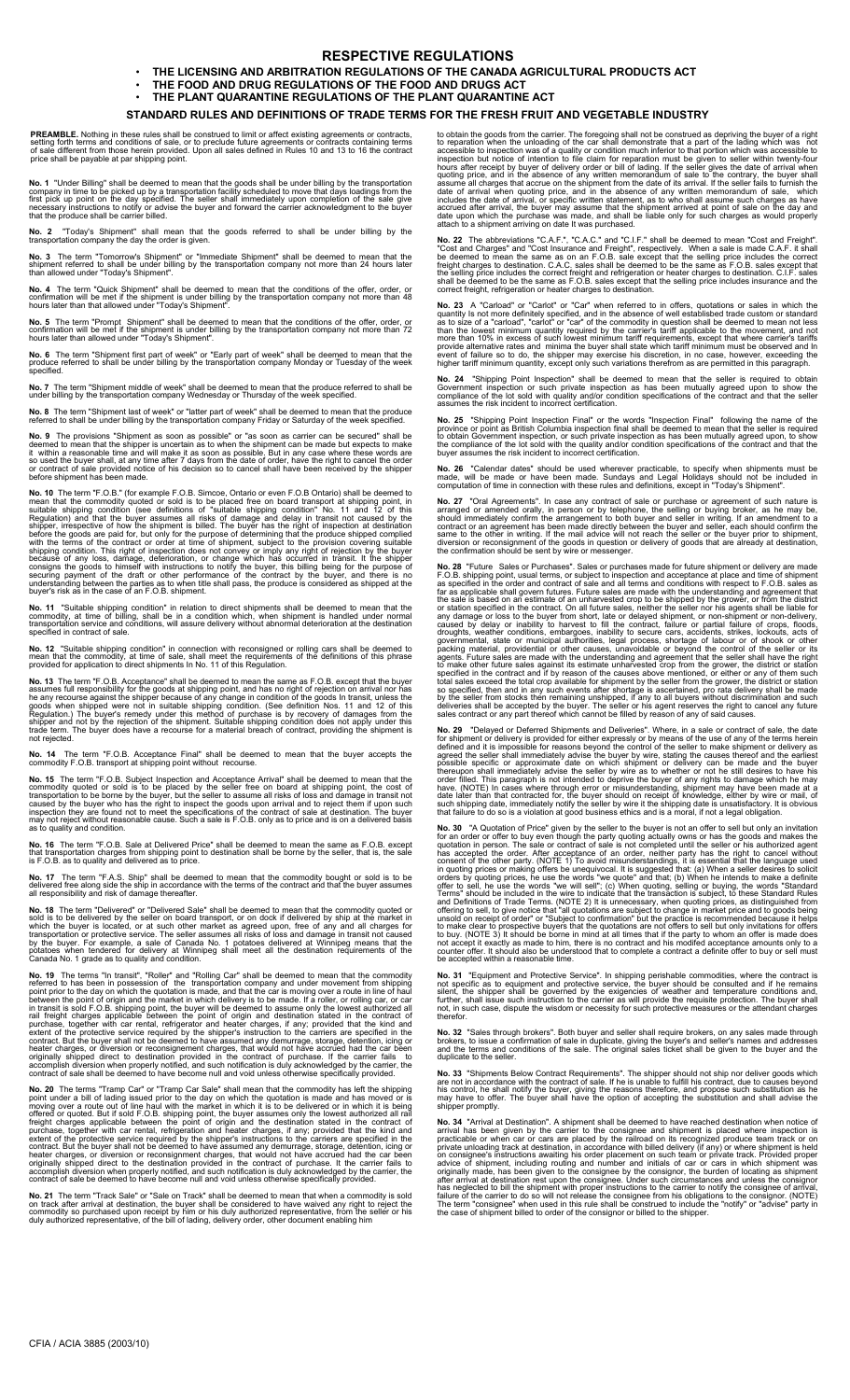### **LES RÈGLEMENTS RESPECTIFS**

**RÈGLEMENT SUR LA DÉLIVRANCE DE PERMIS ET L'ARBITRAGE DE LA LOI SUR LES PRODUITS AGRICOLES AU CANADA** •

**RÈGLEMENT SUR LES ALIMENTS ET DROGUES DE LA LOI SUR LES ALIMENTS ET DROGUES** •

# **RÈGLEMENT SUR LA QUARANTAINE DES PLANTES DE LA LOI SUR LA QUARANTAINE DES PLANTES**

#### **RÈGLES ET DÉFINITIONS APPLICABLES AU COMMERCE DES FRUITS ET DES LÉGUMES FRAIS**

**PRAMBULE :** Aucune disposition de la présente partie ne doit être interprétée de façon à restreindre ou<br>à modifier les conventions ou contrats existants qui prévoient des modalités de vente, ou à empêcher la<br>conclusion de

•

N° 1 Le terme "facturé" signifie que les marchandises sont facturées par la compagnie de transport assez<br>tôt, pour être mises à bord d'un véhicule qui d'oit, selon l'horaire établi, transporter les chargements du<br>jour, en

**Nº 2** L'expression "expédition ce jour même" signifie que les marchandises sont facturées par la compagnie de transport la jour même où la commande est faite.

**Nº 3** Les expressions "expédition le lendemain" et "expédition immédiate" signifient que l'expédition est<br>facturée par la compagnie de transport, au plus tard 24 heures après le délai permis dans le cas d'une<br>"expédition

Nº 4 L'expression "expédition rapide" signifie que les conditions de l'offre, de la commande ou de la<br>confirmation seront remplies si l'expédition est facturée par la compagnie de transport, au plus tard 48<br>heures après le

**Nº 5** L'expression "prompte expédition" signifie que les conditions de l'offre, de la commande ou de la<br>confirmation seront remplies, si l'expédition est facturée par la compagnie de transport au plus tard 72<br>heures après

**Nº 6** L'expression "expédition de début de semaine" signifie que les produits en question sont facturés par la compagnie de transport le lundi ou la mardi de la semaine spécifiée.

**Nº 7** L'expression "expédition de mi-semaine" signifie que les produits en question sont facturés par la compagnie de transport le mercredi ou le jeudi de la semaine spécifiée.

**Nº 8** L'expression "expédition de fin de semaine" signifie que les produits en question sont facturés par la compagnie de transport la vendredi ou le samedi de la semaine spécifiée.

N° 9 Les expressions "expédition aussitôt que possible" et "dés qu'un moyen de transport seraie, disponible" signifient, que l'expéditiour n'est pas certain de la date à laquelle l'expédition pourra être faite, mais prévoi

N° 10 L'expression "F.A.B." (par exemple "F.A.B. Simcoe, Ontario ou même "F.A.B., Ontario") signifie<br>que le produit agricole sera placé franco à bord du moyen de transport au point d'expédition, dans un état<br>convenable d'e

Nº 11 L'expression "état convenable d'expédition", dans le cas d'un envoi direct, signifie que le produit<br>agricole, au moment où la facture d'expédition est établie, est dans un état qui, si l'envoi est fait dans les<br>condi

**Nº 12** L'expression "état convenable d'expédition" dans le cas d'un envoi reconsigné ou en route, signifie<br>que le produit agricole, au moment de la vente, est dans un état conforme à celui vise à l'article II ce la<br>présen

N° 13 L'expression "acceptation "F.A.B."" a le même sens que le terme "F.A.B.", sauf que l'acheteur<br>assume l'entière responsabilité du produit au point d'expédition et n'a ni la droit d'en refuser l'acceptation<br>au point d'

**Nº 14** L'expression "acceptation définitive F.A.B." signifie que l'acheteur accepte le produit F.A.B., au point d'expédition, et s'interdit tout recours.

N° 15 L'expression "F.A.B. sous réserve d'inspection et d'acceptation à l'arrivée" signifie que la produit<br>coté ou vendu doit être placé par le vendeur franco à bord du moyen de transport, au point d'expedition,<br>les frais

Nº 16 L'expression "vente F.A.B. au prix payable à la livraison son" a la même signification que<br>l'expression "F.A.B.", sauf que les frais de transport du point d'expédition au point de destination sont à la<br>charge du vend

**Nº 17** L'expression "franco le long du navire" (F.A.S.) signifie que le produit acheté ou vendu est livré<br>franco le long du navire, conformément aux stipulations du contrat, et que l'acheteur assume l'entière<br>responsabili

N° 18 Les expressions "à la livraison" et "vente à la livraison" signifient que le produit coté ou vendu est<br>livré par le vendeur, frais de transport ou de conservation payés, à bord du moyen de transport ou au quai<br>de déb

N<sup>24</sup>19 Les expressions "en transit" ou "en cours de transport" signifient que le produit est passé entre les<br>mains de la compagnie de transport, qu'il avait déjà quité le point d'expédition, le jour où le produit été<br>coté

Nº 20 Les expressions, "wagon non affecté à un parcours régulier" ou "vente au moyen d'un wagon non affecté à un parcours régulier" signifient que le produit a quite le point d'expédition aux termes d'un letter<br>de voiture

Nº 21 Les expressions "vente sur voie" ou "vente en wagon" signifient que lorsque la vente a lieu pendant que<br>que le produit est encore dans le wagon apres être arrivé à destination, l'acheteur est réputé avoir<br>renoncé à s

n'était pas accessible à l'inspection est d'une qualité et dans un état nettement inférieurs à ceux de partie<br>qui était accessible à l'inspection. Cependant, l'icheteur doit fraire parvenir au vendeur, dans les 24<br>heures s date à laquelle il a eté acheté.

**Nº 22** Les abréviations "c. & f.", "c. & c." et "c.a.& f", signifient respectivement "coût et fret", coûts et charges" et "coûts, assurance et fret". Une vente faite c. & c. correspond à une vente F.A.B., sauf que le prix<br>prix de vente comprend le coût réel du transport jusqu'à destination. Les ventes c. & c. correspondent<br>aux ven

N° 23 Les expressions "chargement", "wagonnée" ou "cargaison" employées dans les ventes, cotes ou offres sans mention précise de la quantité en cause désignent, en l'absence de normes ou de termes sons commerciaux reconnus

N° 24 L'expression "Inspection au point d'expédition" signifie que le vendeur doit soumettre le produit au<br>à une inspection par un inspecteur du gouvernement ou, avec l'accord de l'acheteur à une inspection par<br>stipulées d

N° 25 L'expression "Inspection finale au point d'expédition" ou "Inspection finale" suivie du nom d'une<br>province ou d'un lieu, comme, par exemple, "Inspection finale, Colombie-Britannique", signifie que le<br>vendeur doit sou

**Nº 26** L'expression "jours civils" doit être utilisée, dans la mesure du possible, pour spécifie quand la<br>livraison le la marchandise doit être faite ou a été faite. Les dimanches et les jours fériés ne comptent<br>pas dans

N° 27 "Accords verbaux". Dans les cas où un contrat de vente ou d'achat ou un accord de telle naturest conclu au modifié verbalement, en personne ou au téléphone, le courtier, tant à l'avente, dot immédiatement confirmer l

N<sup>P</sup> 28 "Ventes et achats à terme". Les ventes ou achats pour livraison ou expédition ultérieure sont faites acusas à terme, les ventes ou achats pour livraison ou expédition ultérieure sont faites sur vene estimation d'un

Nº 29 "Expéditions ou livraisons retardées ou différées". Si, lors d'une vente ou dans un contrat de définis dans la présente partie, et qu'il est impossible au vendeur, pour des raisons indépendantes de simes définis dans

N° 30 "Une cotation de prix" donnée par le vendeur à l'acheteur ne constitue pas une offre de vente mains suellement une invitation à passer une commande ou à offrir d'acheter, même, si la partie qui<br>en amonoce le prix pos

N° 31 "Equipement et services de protection". Lors de l'expédition de denrées périssables, si le contrat<br>pe précise pas l'équipement ni les services de protection à utiliser, l'acheteur doit être, consulte et s'il ne<br>donne

Nº 32 "Ventes par courtier". En cas de vente par courtier, l'acheteur et le vendeur doivent fit recourir aux<br>services d'un courtier pour établir une confirmation de vente, en deux exemplaires, indiquant les nom et<br>adresse

N° 33 "Expéditions inférieures aux stipulations du contrat". L'expéditeur ne doit ni expédier ni livrer les<br>marchandises qui ne sont pas conformes au contrat de vente. S'il se trouve dans l'impossibilité de<br>respecter le co

Nº 34 "Arrivée à destination". Une expédition est considérée comme étant arrivée à destination lorsque<br>le transporteur fait parvenir au destinataire un avis d'arrivée et que le produit est place a un endroit qui en<br>permet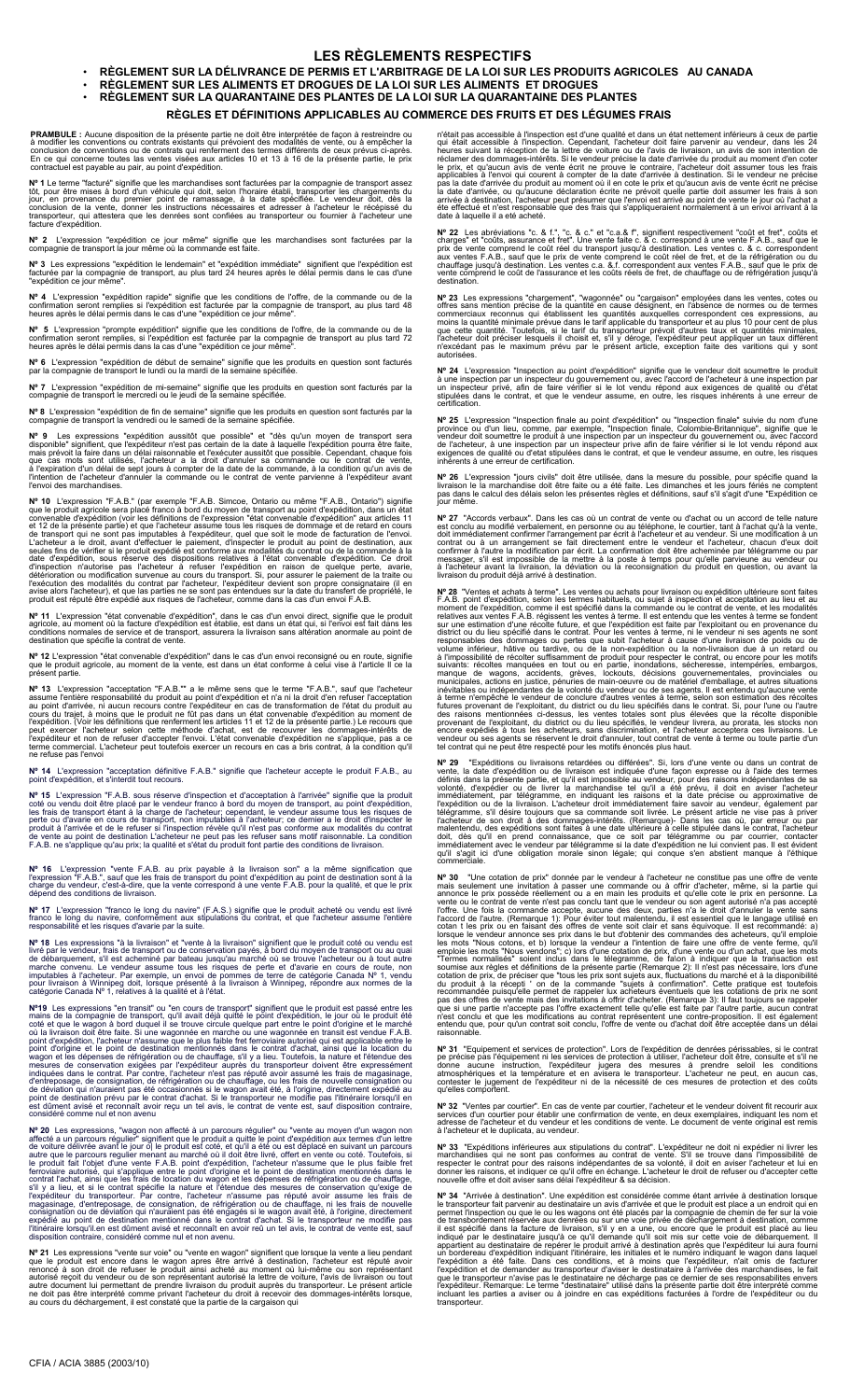# **Instructions on How to Complete the Confirmation of Sale Document**

Following is a brief description of how each required data field on the Confirmation of Sale document must be completed.

# **Vendor (Name and Address)** 1.

- Vendor means seller, the person or company the goods are sold by, the person or company to whom proceeds are remitted, consignor.
- Must indicate the name and address of the person selling the goods to the purchaser.

# **Purchaser (Name and Address)** 2.

- Purchaser means buyer.
- -Must indicate the name and address of the person or company to whom the goods are sold by the vendor.
- Include your Customs importer number.

# **Exporter (Name and Address)** 3.

- Exporter means the person or company shipping the goods
- to the purchaser or consignee. Must indicate the name and address of the person or company from whom the goods were shipped if different from vendor.

# **Consignee (Name and Address)** 4.

- Consignee means the person or company to whom the goods are to be shipped or delivered.
- Must indicate the name and address of the person or company
- in Canada to whom the goods are shipped if different from purchaser.

# **a) Carrier (Name and Address)** 5.

 - Must indicate the name and address of the person or company (truck, rail, air, sea) who is physically moving the goods into Canada.

# **b) Place of Direct Shipment to Canada**

- Must indicate the city and country from which the goods began their uninterrupted journey to Canada.
- **c) Conveyance Identification Number**
- Must indicate the vehicle licence number, a rail car number,
- a flight and lot number or a ship name and container number.

# **d) Transportation: Give Mode (Type, Routing and Travel Temperature)**

- Must indicate the mode of transportation (truck, air, rail or sea),
- the routing of the shipment and required travel temperature for the

#### goods. 6.

- **a) Date of Direct Shipment to Canada** - Must indicate the date on which the goods began their
- uninterrupted journey to Canada.
- **b) Date Purchased**
- Must indicate the date on which the goods were purchased.
- **Country of Transhipment** 7. - The country through which the goods were shipped in transit to Canada under Customs control.

# **Check How Sold** 8.

 - Indicate in the appropriate box the method used to transact the sale of the goods.

#### **Sale Made** 9.

- Indicate in the appropriate box the terms of sale of the goods - F.O.B. or delivered
- **FOB**
- F.O.B. means placed free on board transport at shipping point. **- Delivered**
- Delivered Sale means to be delivered to the purchaser at the market in which the buyer is located, or other such market as agreed upon, free of any and all charges for transportation or protective service.

### **Currency of Settlement** 10.

 - Indicate the currency in which the vendor's demand for payment is made (i.e., Canadian\$, U.S.\$, Yen, etc.)

#### **Harmonized System Tariff Item** 11.

 - For each type of fresh fruit or vegetable indicate the Harmonized System Tariff Item representing the goods. This number is 6 to 10 digits (e.g., xxxx.xx.xx).

# **Specification of Commodities (General Description and** 12. **Characteristics, i.e., grade, quality, kind of packages, marks and**

- **numbers)**
- The following information must be provided for each type of fresh fruit or vegetable:
- a) General Description and Characteristics
- Give in general terms description of the produce (e.g., potatoes, apples, etc.)
- b) Show a proper identifying description (i.e., code numbers, grade, quality, size and dimensions).
- c) Kind of Packages Indicate the nature of the packages (e.g., cases, cartons, etc.)
- d) Marks and Numbers Indicate the descriptive marks and numbers imprinted upon the packaged goods.
- Such marks and numbers are required to be legibly placed on the outside of all packaged goods whenever feasible.
- Notwithstanding the preceding, goods shipped in bulk, not being in packages, but merely wire bound, tagged or fastened together in lots do not require marks and numbers.

# 13. **Country of Origin by Commodity**

CFIA / ACIA 3885 (2003/10)

The country of origin of fresh fruit and vegetables is: If U.S., declare state, the country where they are grown.

# **Directives sur la façon de compléter le document de confirmation de vente**

Voici une brève description sur la façon de remplir chacune des cases de la confirmation de vente.

#### 1.  **Vendeur (nom et adresse)**

 - Vendeur signifie le marchand, la personne ou la société qui vend le produit, la personne ou la société à laquelle les produits de la vente sont remis, l'expéditeur. - Indiquez le nom et l'adresse de la personne qui vend les produits à l'acheteur.

# 2.  **Acheteur (nom et adresse)**

 - Acheteur signifie l'acquéreur. - Indiquez le nom et l'adresse de la personne ou de la société à qui le vendeur vend les produits.

- Incluez votre numéro d'importateur de la douane.

#### 3. **Exportateur (nom et adresse)**

 - Exportateur signifie la personne ou la société qui expédie les produits à l'acheteur ou au destinataire. - Indiquez le nom et l'adresse de la personne ou de la société qui expédie les produits, si différents du vendeur.

## 4. **Destinataire (nom et adresse)**

 - Destinataire signifie la personne ou la société à qui les produits doivent être envoyés ou livrés.

 - Indiquez le nom et l'adresse de la personne ou de la société au Canada à qui les produits sont envoyés, si différents de l'acheteur.

## **a) Transporteur (nom et adresse)** 5.

 - Indiquez le nom et l'adresse de la personne ou de la société qui transporte physiquement les produits au Canada (par camion, train, avion, bateau).

- **b) Point d'expédition directe vers le Canada**
- Indiquez la ville et le pays d'où les produits commencent leur voyage ininterrompu vers le Canada.
- **c) Numéro d'immatriculation du véhicule**
- Indiquez le numéro d'immatriculation du véhicule, le numéro du wagon, le numéro du vol et le numéro du lot ou le nom du bateau et le numéro du conteneur.
- **d) Transport : Préciser le mode (type, l'itinéraire et la température)** - Indiquez le mode de transport (camion, avion, train ou bateau) ainsi que l'itinéraire de l'expédition et la température requise pour les produits.

## **a) Date d'expédition directe vers le Canada** 6.

 - Indiquez la date à laquelle les produits commencent leur voyage ininterrompu vers le Canada.

**b) Date de l'achat** - Indiquez la date d'achat des produits.

**Pays de transbordement** 7. - Pays par lequel les produits sont expédiés vers le Canada sous le contrôle des douanes.

#### **Cocher le type de vente** 8.

 - Indiquez dans la case appropriée la méthode utilisée pour la vente des produits.

#### **Modalité de vente** 9.

 - Indiquez dans la case appropriée les conditions de vente des produits. FAB ou à la livraison.

- **FAB**
- Signifie placé en transport franco à bord à partir du point d'expédition. **à la livraison**

 - Signifie à être livré à l'acheteur au marché où celui-ci est situé, ou à un autre marché tel que convenu entre les parties, exempté de frais de transport ou d'assurance

#### **Devises du paiement** 10.

13. **Pays d'origine par produit**

 - Indiquez dans quelle devise le vendeur veut son paiement (en dollars canadiens, américains, en yens, etc.)

#### **Numéro tarifaire du système harmonisé** 11.

 - Indiquez pour chaque type de fruits ou de légumes du système harmonisé

 de frais, le numéro de tarif du système harmonisé représentant le produit. Ce numéro comporte de 6 à 10 chiffres (ex : xxx.xx.xx).

#### **Désignation des produits (description générale et caractéristiques, p. ex. catégorie, qualité, nature des colis, marques et numéros** 12.

- L'information suivante doit être fournie pour chaque type de fruits ou légumes frais :
- a) Description du produit en termes généraux (ex. pommes de terre, pommes, etc.)
- b) Identification adéquate (c'est-à-dire, numéro de code, catégorie, qualité, calibre et dimensions).
	- c) Genre d'emballage Indiquez le type d'emballage (c.-à-d. : caisse, hotte, etc.)
- d) Marques et numéros -Indiquez les marques et les numéros descriptifs imprimés sur l'emballage du produit.
- Ces marques et numéros doivent être placés de façon à être lisibles sur la surface extérieure du produit emballé, dans la mesure du possible.
- Néanmoins, les produits expédiés en vrac, non emballés, mais simplement attachés avec un fil de fer, une étiquette ou

- Le pays d'origine des fruits légumes frais. S'il s'agit des É.-U.,

indiquez l'État où ces derniers ont été cultivés.

réunis en lots ne nécessitent aucune marque ou numéro.